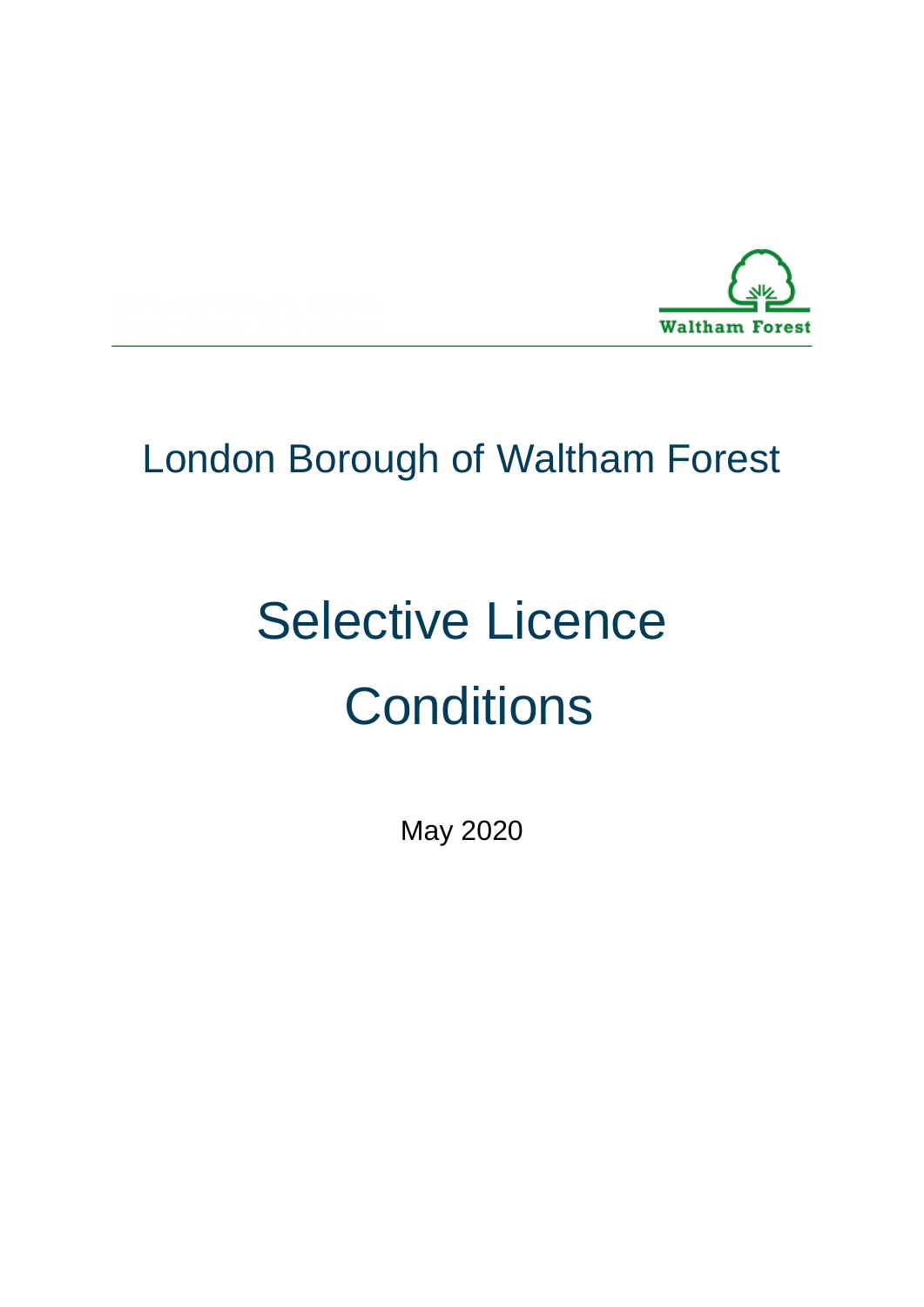# Standard Conditions for Licences granted under Part 3 Housing Act 2004

#### **Definitions**

In these licence conditions:

- a. *"house"* refers to the building or such part of it as is licensed under Part 3 of the Housing Act 2004;
- b. *"Authority"* refers to the local authority, namely the London Borough of Waltham Forest;
- c. "*Licence Holder*" refers to: (a) the person to whom the Authority has granted this licence; and (b) from the date of his or her consent, any other person who agrees to comply with the licence restrictions and obligations that follow; and
- d. *"Mandatory Licence Conditions"* refers to conditions that the Authority is obliged to impose under any licence granted under Part 3 Housing Act 2004 by virtue of Schedule 4 of that Act.

#### **Important notice**

**The person to whom this licence is granted is responsible for ensuring compliance with its conditions at all times and remains so whether or not another person has also agreed to be bound by them.**

Mandatory Licence Conditions - *and local conditions to support the enforcement of mandatory licence conditions*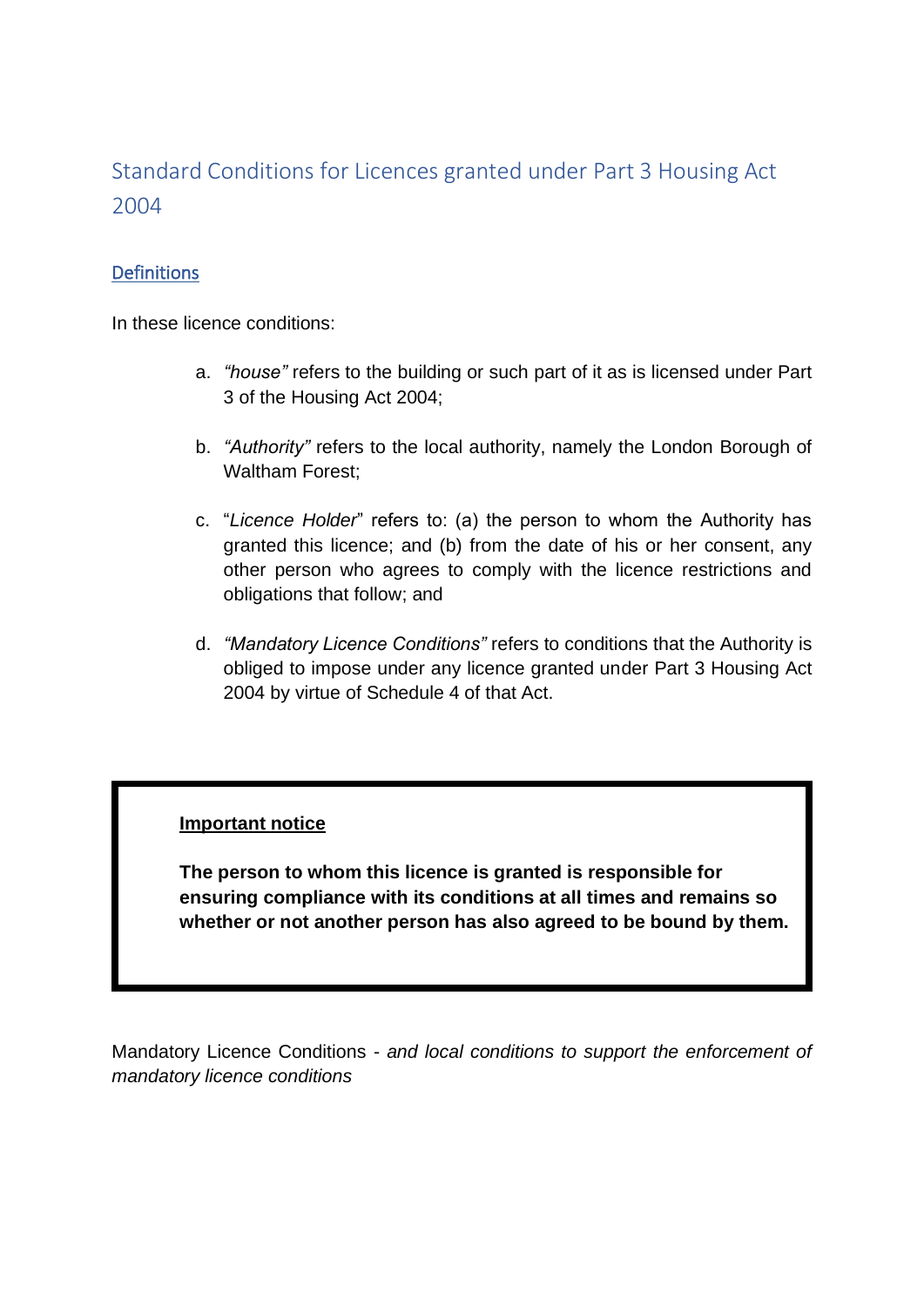# Occupation of the House

#### Written statements of terms and conditions

- 1. The Licence Holder must ensure that all occupants of the house and each of them are provided with a written statement of the terms and conditions on which they occupy it, e.g. a tenancy or licence agreement.
- *2. The Licence Holder must further ensure that the Authority is provided with a copy of any such statement or statements within 21 days, on demand.*

#### References

- 3. The Licence Holder must ensure that references are demanded from and in respect of all persons who wish to occupy the house.
- 4. No new occupiers shall be allowed to occupy the house if they are unable to provide suitable references. (References should be as a minimum, checks to ensure the tenants identity, whether they have the right to rent a property [see [https://www.gov.uk/check-tenant-right-to-rent-documents/who-to-check\]](https://www.gov.uk/check-tenant-right-to-rent-documents/who-to-check), their ability to pay rent and their past tenant history.)
- 5. The Licence Holder must ensure that copies of obtained references are retained for the duration of the licence and that the Authority is provided with a copy of any such references and records within 21 days, on demand.
- 6. (Conditions 3, 4 and 5 above apply to any agreement made on or after the licence is granted)

# Health & Safety

#### Gas safety

7. The Licence Holder must obtain, keep and, upon each anniversary of the date on which this licence comes into force, produce to the Authority a current valid gas safety certificate obtained within the last 12 months by a Gas Safe registered Engineer or, if the boiler was installed less than 12 months ago, a Gas Safe Installation Certificate. Copies of this certificate must also be provided to all occupiers at the start of their occupation.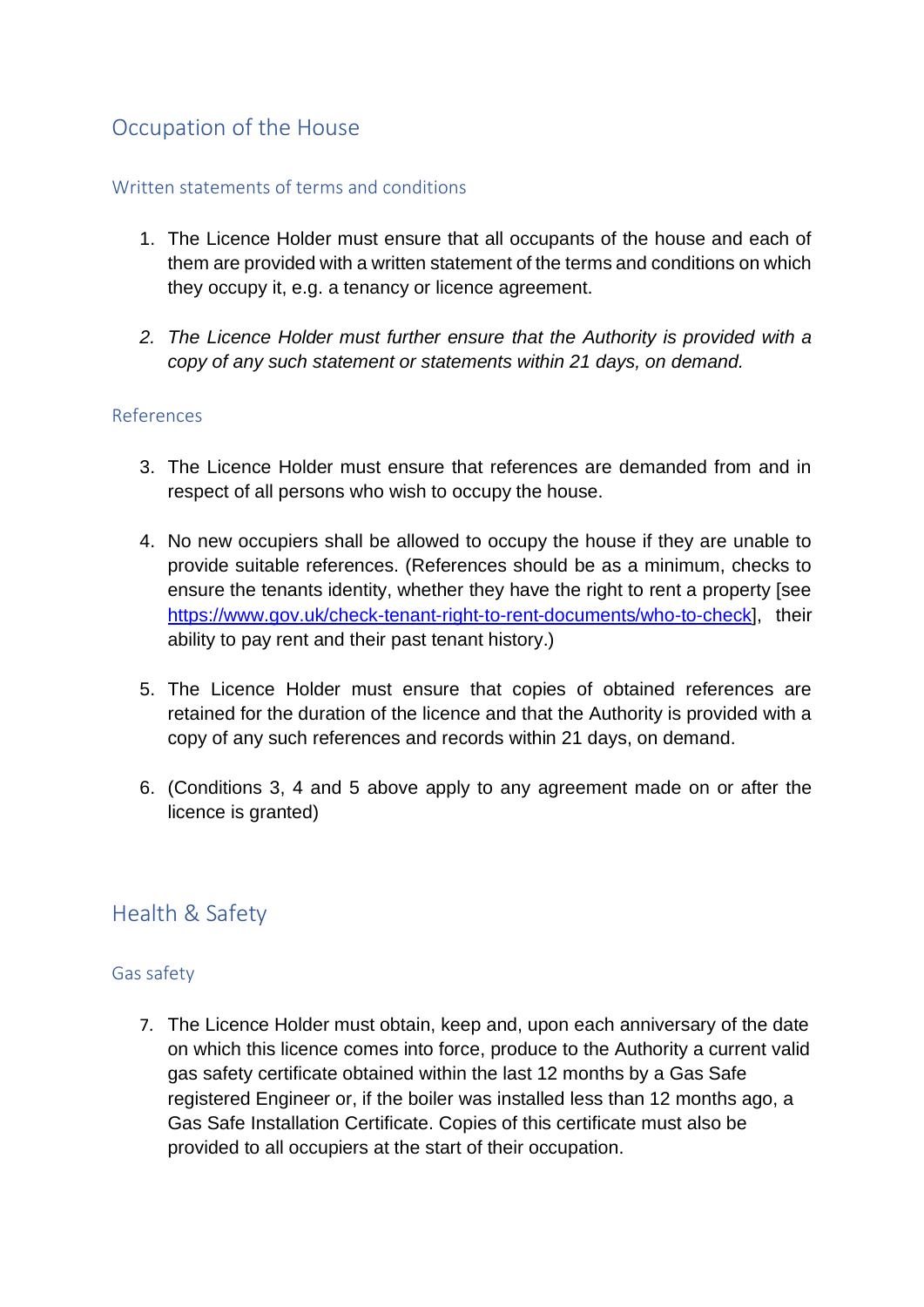#### Electrical appliances, furniture and installations

- 8. The Licence Holder shall keep all electrical appliances provided at the house in a safe condition. The Licence Holder must obtain an electrical appliance test report in respect of all electrical appliances that are provided by the landlord every 30 months and must, on demand, provide a copy to the Authority.
- 9. The Licence Holder shall ensure that furniture made available in the house is in a safe condition. All upholstered furniture and covers and fillings of cushions and pillows should comply with current fire safety legislation. A declaration as to the safety of such furniture must be provided to the Authority within 21 days on demand.
- 10. The licence holder must ensure that: (for new tenancies from 1<sup>st</sup> July 2020) and all existing specified tenancies from April 2021)
	- a. Every electrical installation in the house is in proper working order and safe for continued use; and
	- b. Supply the authority, on demand, with a declaration as to the safety of such installations;
- 11.For the purpose of condition 10, "electrical installation" has the meaning given in regulation 2(1) of the Building Regulations 2010.

*"electrical installation" means fixed electrical cables or fixed electrical equipment located on the consumer's side of the electricity supply meter;*

#### Smoke alarms etc.

- 12.The Licence Holder must ensure that:
	- a. A smoke alarm is installed on each storey of the house on which there is a room used wholly or partly as living accommodation; and that,
	- b. Each such alarm is kept in proper working order; and that,
	- c. On demand, the Authority is supplied with a declaration by him or her as to the condition and positioning of any such alarms.
	- d. The installed smoke alarms should be appropriate to the house
- 13.For the purpose of condition 12, bathrooms and lavatories are treated as rooms used as living accommodation.
- *14.For the purpose of condition 12d), Battery operated smoke detectors to BS EN 14604:2005 may be provided to houses and purpose-built flats that are not*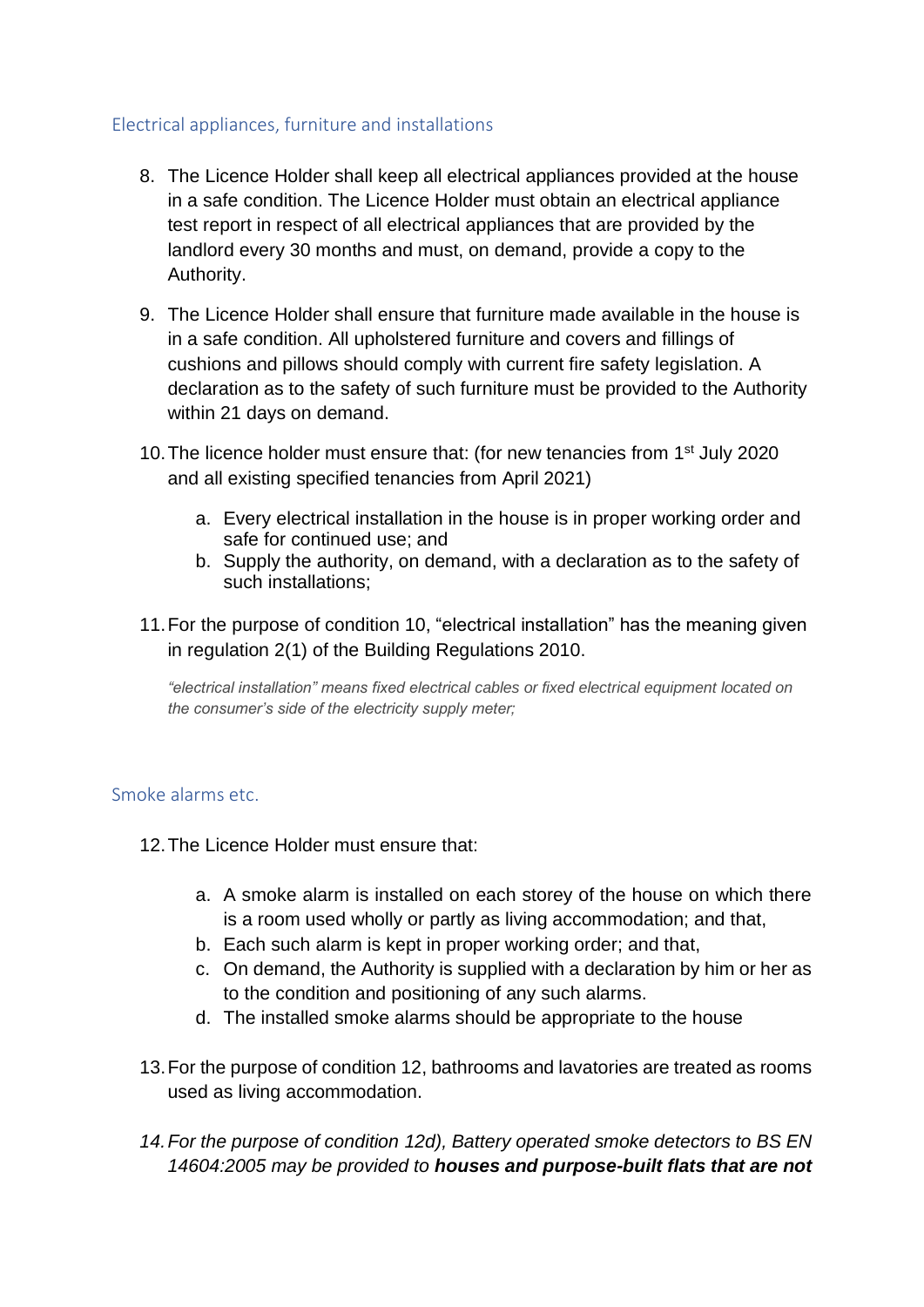*above commercial premises (although mains-linked smoke alarms remain the preferred option in all cases). For other houses, such as flats within converted buildings, hard wired mains operated smoke alarms with battery back-up to BS 5446 should be provided.*

#### Carbon monoxide alarms

15.The Licence Holder must ensure that:

- a) A carbon monoxide alarm is installed in any room in the house which is used wholly or partly as living accommodation and contains a solid fuel burning combustion appliance; and that,
- b) Any such alarm is kept in proper working order; and that
- c) The Authority is, on demand, supplied with a declaration by him or her as to the condition and positioning of any such alarm or alarms.
- 16.For the purpose of Condition 15, "room" includes halls and landings; and bathrooms and lavatories are treated as rooms used as living accommodation.

# Property Management and Safety

- 17.The Licence Holder must ensure that prompt action is taken to investigate and effectively address complaints about disrepair or pest infestation at the house. The Licence Holder must ensure, in particular, that a written response is made to any such complaint within 21 days of receipt, stating the action that has been or will be taken.
- 18.Copies of any such written complaint (including by email) and the response referred to in condition 17 must be provided to the Authority within 21 days on demand.
- 19.The Licence Holder shall ensure that any repairs, improvement works or treatments at the house are carried out by competent person(s) who is employed directly by the Licence Holder or an agent/employee of the Licence Holder. Copies of receipts and/or invoices for any such works must be provided to the Authority within 21 days upon demand.
- 20.The Licence Holder must ensure that (for example) the occupiers of the house are given the following information in writing about waste and recycling within 21 days of the start of their occupation: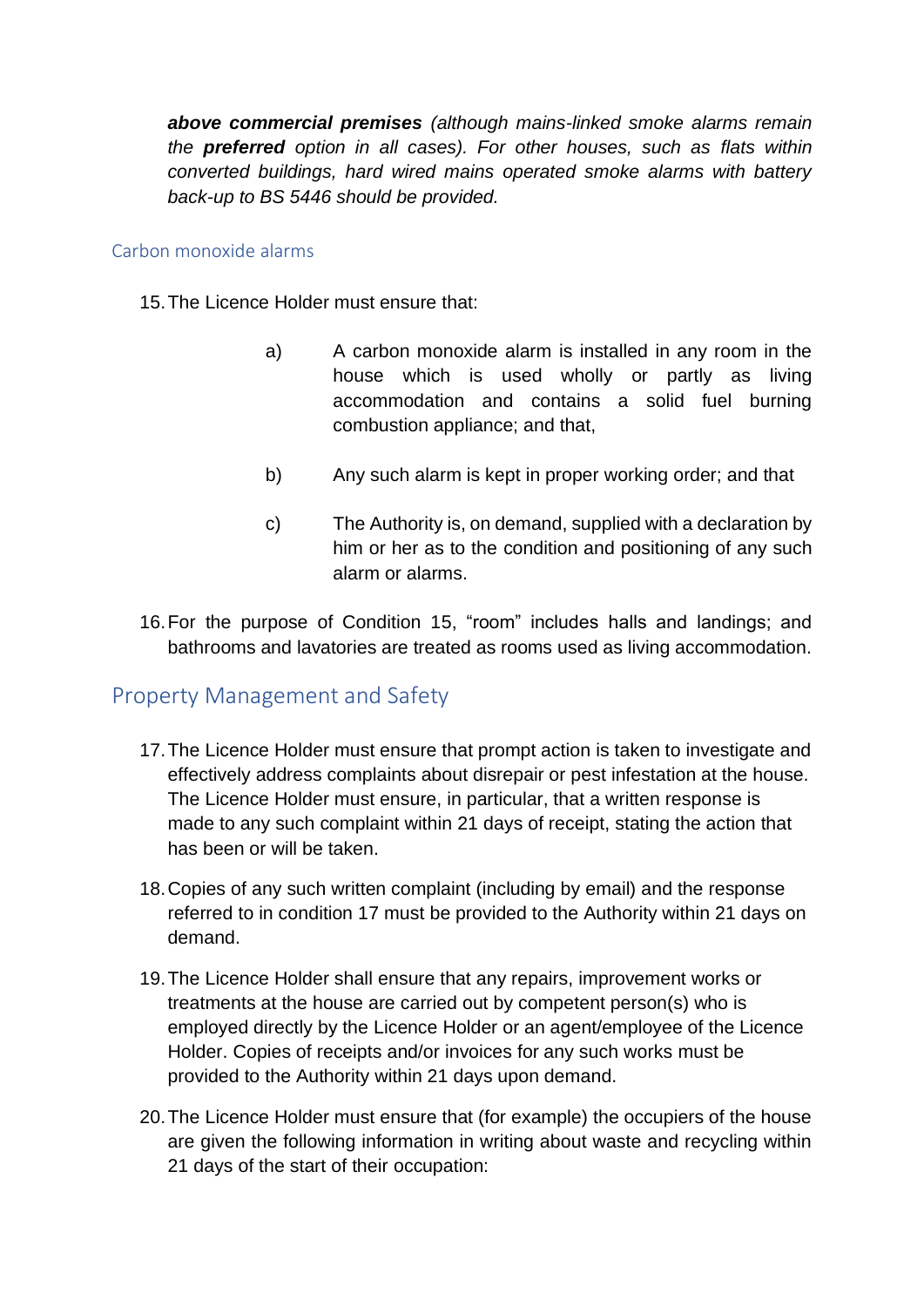- a. The collection days for the refuse and recycling bins for the house [\(https://walthamforest.gov.uk/content/bin-collection-days\)](https://walthamforest.gov.uk/content/bin-collection-days)
- b. Details on what they can and can't recycle [\(https://walthamforest.gov.uk/content/bins-green-brown-black-what](https://walthamforest.gov.uk/content/bins-green-brown-black-what-goes-them)[goes-them\)](https://walthamforest.gov.uk/content/bins-green-brown-black-what-goes-them)
- c. How they can dispose of bulky waste [\(https://walthamforest.gov.uk/content/residents-large-item-collection\)](https://walthamforest.gov.uk/content/residents-large-item-collection)
- d. General waste guidance from the Authority's website: [\(https://walthamforest.gov.uk/service-categories/rubbish-and-recycling\)](https://walthamforest.gov.uk/service-categories/rubbish-and-recycling) A copy of the information provided to the occupiers must be kept for 5 years and provided to the Authority within 21 days on demand.
- 21.The Licence Holder must ensure that tenants are provided with adequate facilities for the disposal of refuse and recycling. The Licence Holder must ensure that there are suitable and appropriate receptacles for the storage of household refuse and recycling between collections, so that bags or loose refuse and recycling are not stored outside the house.
- 22.The Licence Holder must ensure that regular checks are carried out to ensure that the common parts, gardens and yards are free from waste, which could provide harbourage for pests and/or is a nuisance and/or is detrimental to the local amenities, other than waste stored in appropriate receptacles for the storage of household refuse and recycling; and that waste such as old furniture, bedding, rubbish or refuse from the house is not left outside the property or in its vicinity.
- 23.The Licence Holder must ensure that old furniture, bedding, rubbish or refuse from the house is not left on, or immediately outside, the house or private land.
- 24.The Licence Holder must ensure that any type of waste which the Authority does not routinely collect such as hazardous waste is disposed of in a safe and lawful manner.
- 25.If the Licence Holder becomes aware that the occupiers of the house or their visitors are not using the waste disposal facilities provided and/or leaving waste outside the house or in its vicinity (for example old furniture, mattresses), they must ensure that a warning letter is sent to the occupiers within 7 days advising them to remove the items immediately. A copy must be kept and must be provided to the Authority within 21 days on demand.
- 26.The Licence Holder must ensure that regular checks are carried out to ensure that the house is free from pest infestation. Where the Licence Holder becomes aware of a pest problem or infestation at the house they shall, within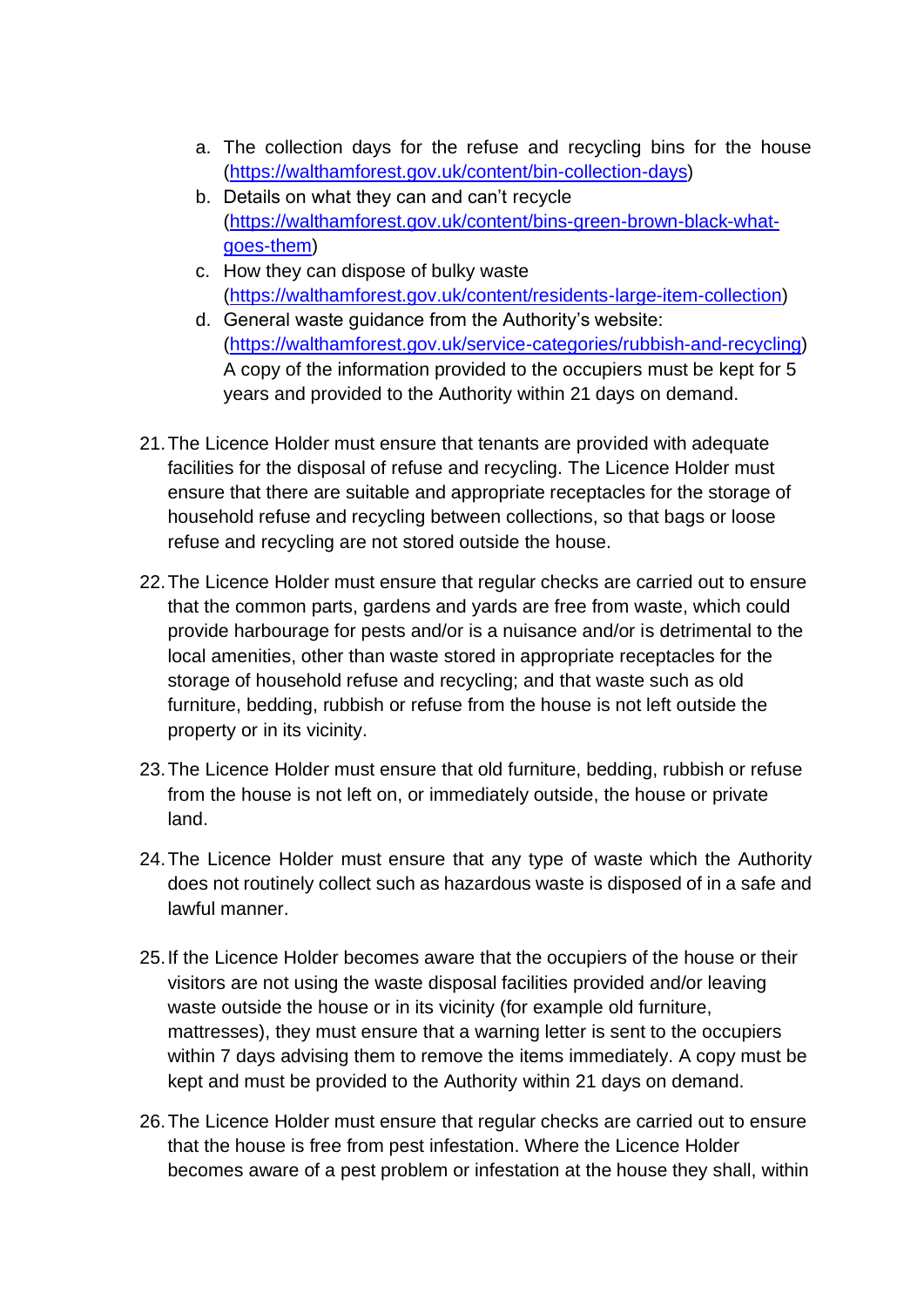7 days, take steps to ensure that a treatment program is carried out to eradicate the pest infestation. Records shall be kept of such treatment programs and copies of these must be provided to the Authority within 21 days on demand.

- 27.The Licence Holder must ensure that all outhouses, garages and sheds are kept secure, are used for their intended purpose only. The Licence Holder must ensure that these structures are not used for human habitation
- 28.The Licence Holder must ensure that the exterior of the house is kept clean and tidy and that issues of routine maintenance affecting the exterior, such as broken windows, are addressed promptly.

# Management of the licensed property

#### Material changes of circumstance

- 29.The Licence Holder must inform the Authority within 21 working days of any material changes in their own circumstances and, within 21 days of becoming aware of them, of any known and material change in the circumstances of any person managing or involved in the management of the house, such as:
- a. details of any unspent convictions not previously disclosed to the Authority that may be relevant to the Licence Holder or the property manager or the status of either of them as a 'fit and proper person', including in particular a conviction in respect of any offence involving fraud or dishonesty, violence, drugs or any offence listed in Schedule 3 to the Sexual Offences Act 2003.
- b. Details of any finding by a court or tribunal against the Licence Holder and/or the property manager that he or she has practised unlawful discrimination.
- c. Details of any contravention on the part of the Licence Holder or property manager relating to housing, public health, environmental health, or landlord and tenant law, which has led to civil or criminal proceedings and a judgment or finding being made against him or her.
- d. Information about any property the Licence Holder or property manager owns or manages, or has owned or managed:

1. which has been made subject to a control order under section 379 of the Housing Act 1985, in the five years preceding the date of the application; or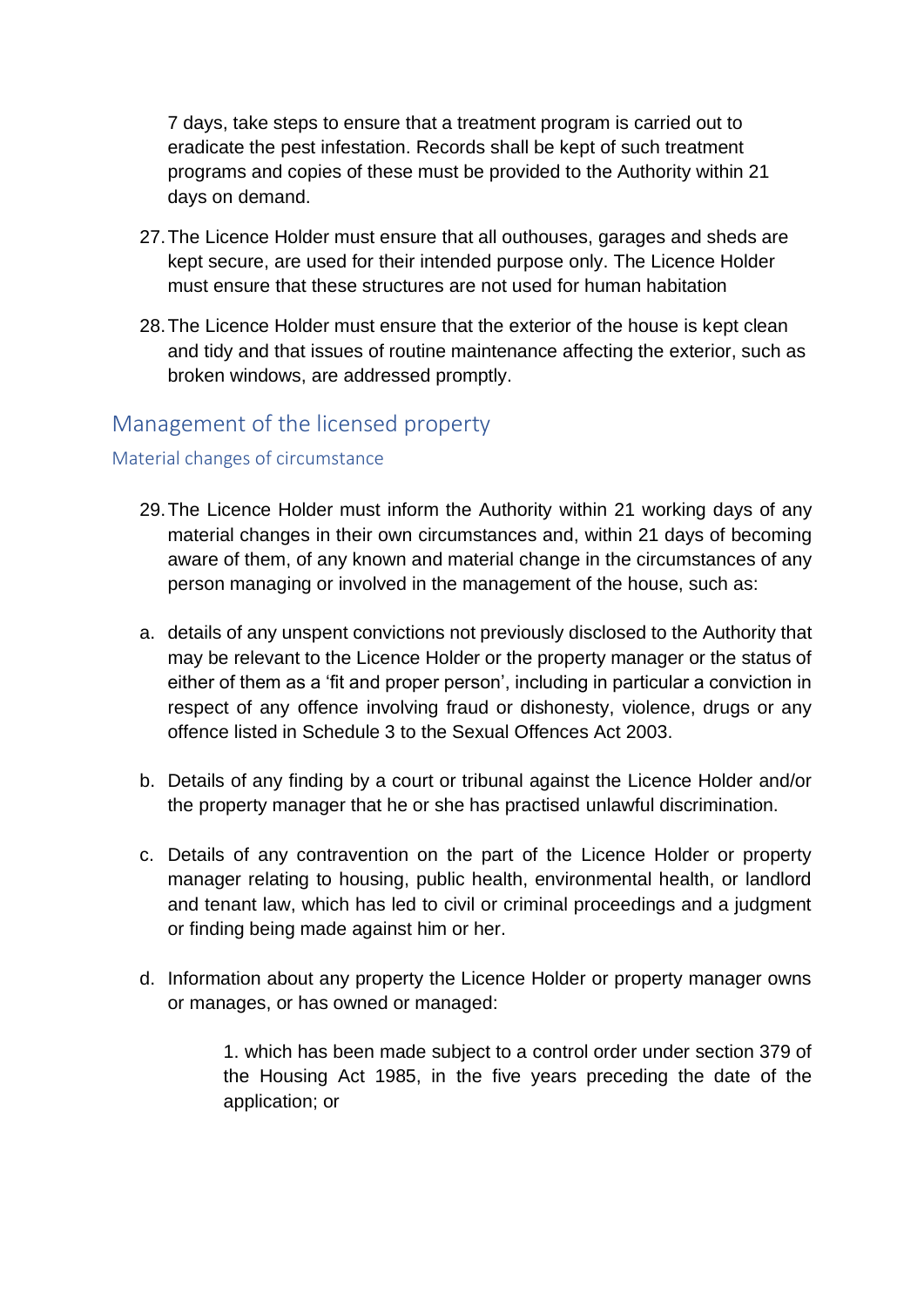2. which has been the subject of any enforcement action described under Part 1 sections 5(2) or 7(2) of the Housing Act 2004, concerning Category 1 and Category 2 housing condition hazards; or

3. in relation to which a local housing authority has either refused to grant a licence under Part 2 or 3 of the Act or has revoked a licence.

4. which has been the subject of an interim or final management order under the Housing Act 2004.

**e)** A change of property manager

**f)** A change of address of the Licence Holder or property manager

**g)** The undertaking of any substantial works to the house including conversions and modernisations that would affect the licence or the licence conditions

# Managers' responsibility for compliance with licence conditions

- 30.If the Licence Holder appoints a person to manage the house during the period of the licence, he or she must:
	- a) before or upon the manager's appointment, obtain from the manager a written declaration identifying the licence conditions, above and below, if any, by which he or she agrees to be bound;
	- b) Ensure that the declaration includes:
	- I. A recital that the manager has read and understood the licence conditions;
	- II. A notice informing the manager that a failure to comply with the conditions may result in criminal and/or civil liability, including an unlimited fine or a financial penalty of up to £30,000 for each breach;
	- III. A notice that, if the manager requires advice about the conditions or any failure to comply with them, he or she should consult a Citizens Advice Bureau or a housing solicitor, before signing the declaration;
	- IV. A recital that the manager understands the consequences of failing to comply with the licence conditions;
	- V. A recital that either (a) the manager agrees to be bound by all of the licence conditions, above and below, (b) the manager agrees to be bound by such of the conditions as the declaration specifies or (c) a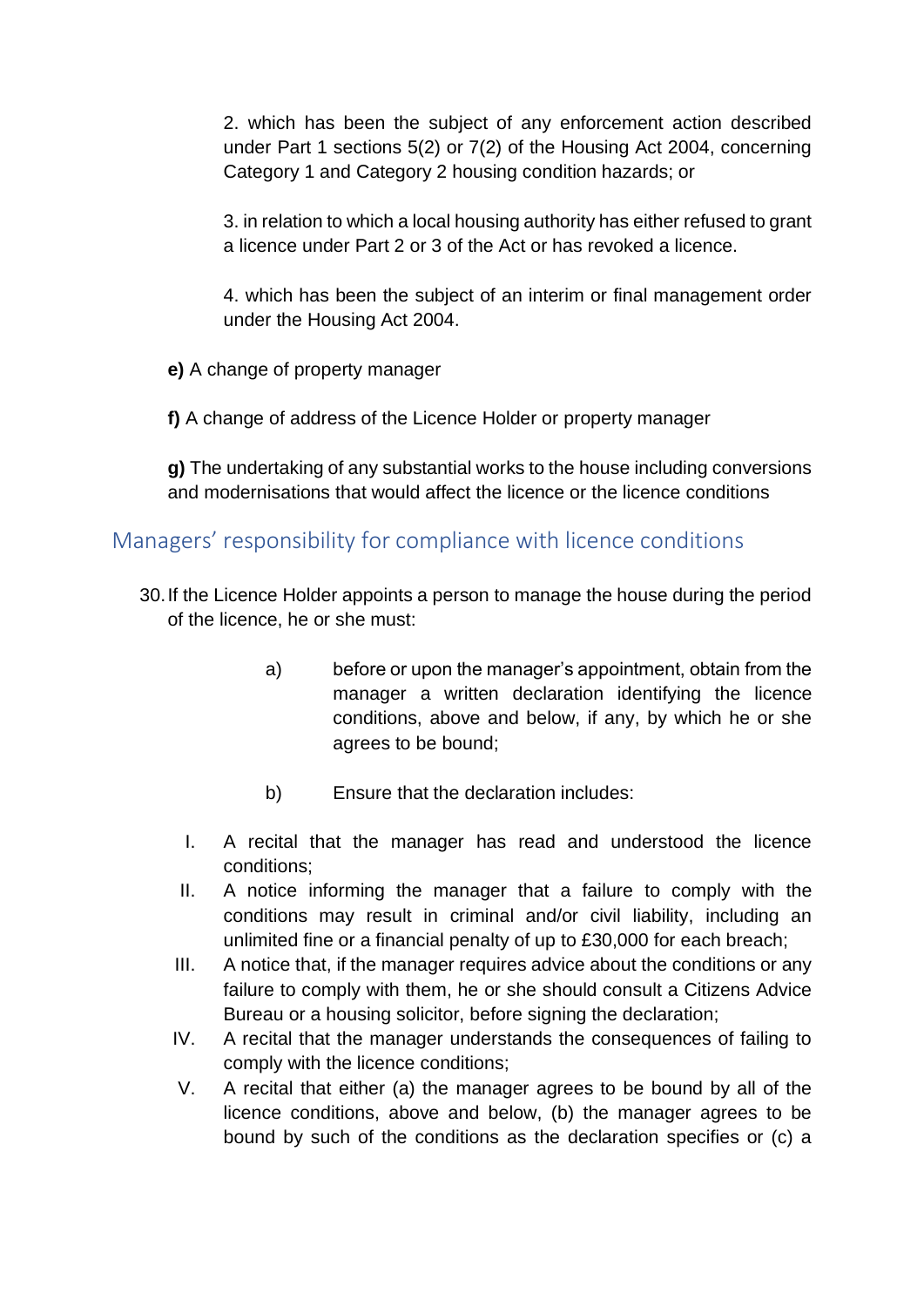recital that the manager does not agree to be bound by any of the licence conditions, above or below; and

- VI. In the case of (b) or (c) above, a statement that the person to whom the licence was granted alone is bound by the licence conditions;
	- c) Ensure that the aforementioned declaration is signed and dated by the appointed manager; and
	- d) Within 21 days of the manager's appointment, ensure that the Authority is provided with a copy of the above declaration.

# Tenancy Management

- 31.The Licence Holder must ensure that occupants of the house receive written notice about how they should deal with repair and maintenance issues and with emergencies, should they arise. Copies of the written statement of terms must be provided to the Authority within 21 days upon demand.
- 32.The Licence Holder shall not cause or permit any person who has previously applied for a property licence in respect of the house and has either:
	- a. been found not to be a Fit and Proper person, or
	- b. been made subject to a Banning Order under the Housing and Planning Act 2016
- 33.to have control or management of the house, or to carry out or arrange any repair, improvement or other building works at the house.
- 34.The Licence Holder must ensure that any deposit taken under an assured shorthold tenancy is protected by placing it in an authorised tenancy deposit scheme. The tenant must be given the prescribed information about the scheme. The Licence Holder must ensure compliance with the requirements of the scheme and the operation of Part 6 in Chapter 4, Housing Act 2004 within the statutory time limit (currently 30 days). A copy of the prescribed information given must be provided to the Authority within 21 days on demand.
- 35.The Licence Holder must provide to the Authority, in writing, details of the tenancy management arrangements that have been, or are to be, made to prevent or reduce anti-social behaviour by persons occupying or visiting the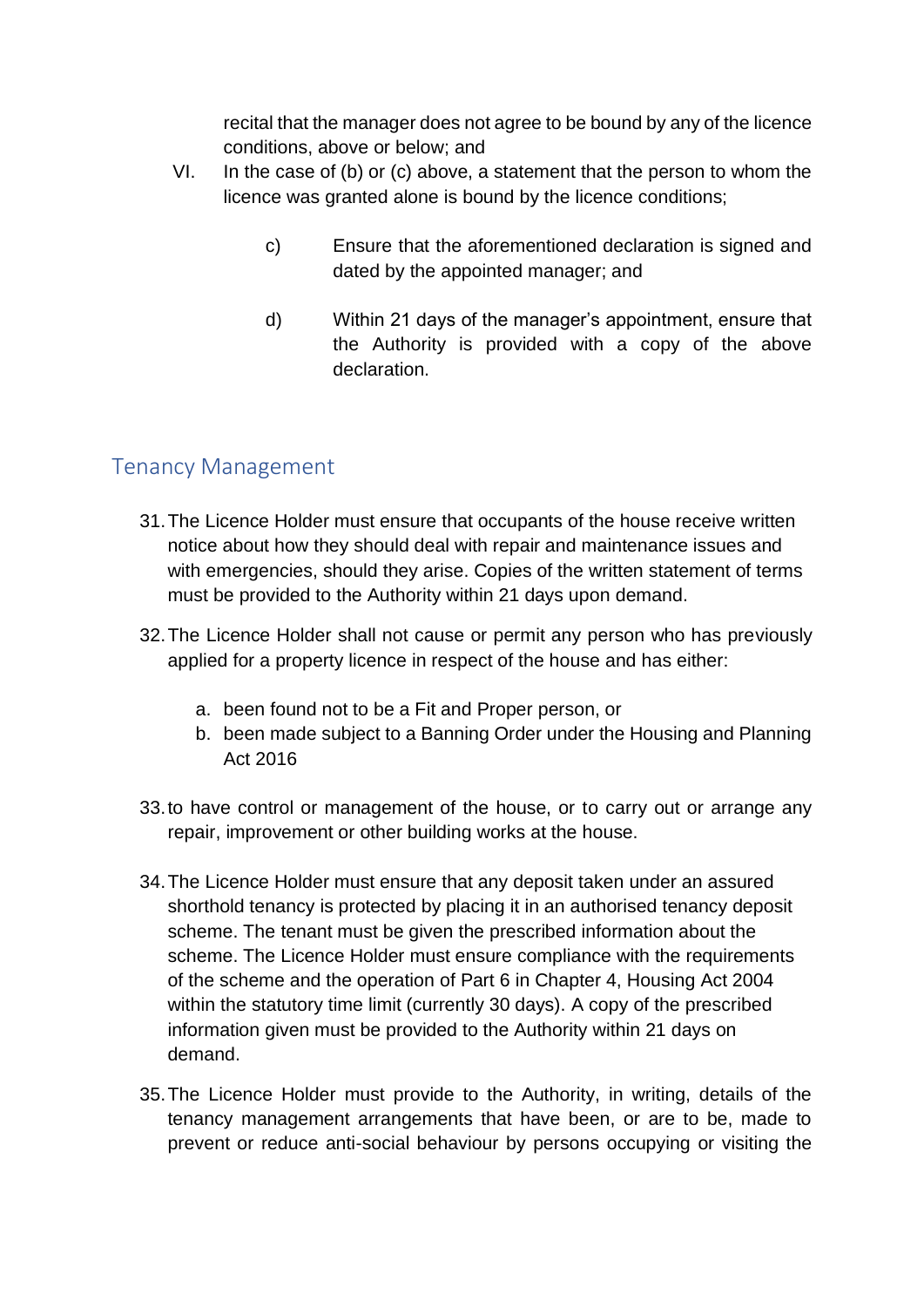house. Evidence of these must be provided to the Authority within 21 days on demand and amongst other things shall include the following:

- a. Notification of an emergency 24hr contact number (including out of hours response arrangements)
- b. Notification of arrangements for the disposal of rubbish and bulky waste
- c. Written records of property inspections for management and repair issues
- 36.The Licence Holder shall ensure that inspections of the house are carried out at least every six (6) months to identify any problems relating to the condition and management of the house. The Authority may increase the frequency of such inspections if it has good reason to be concerned about the condition or management of the house. The records of such inspections shall be kept for the duration of this licence. As a minimum requirement the records must contain a log of who carried out the inspection, date and time of inspection and issues found, and action(s) taken. Copies of these must be provided to the Authority within 21 days on demand.
- 37.If an occupant misses a rent payment, the Licence Holder must ensure that the occupant is contacted to ascertain whether he or she still occupies the house; and must ensure that a record of any such contact is kept. If no such contact is or can be made, the Licence Holder must ensure that the house is visited, no later than one month after the date on which the payment became due, to ensure that the house is secure and has not been abandoned.
- 38.If previous occupants have not surrendered keys to the house door, or to the doors of dwellings within the house, the Licence Holder must ensure that the relevant locks are changed, before new occupants move in.

# Financial Management

39. When rent or licence fees are collected or received in cash from the occupiers, a written rent receipt must be given to the occupiers, within 7 days of receiving the rent. (This can be an email or written invoice confirming to the tenant, the date and amount paid.) Copies of the rent receipts and records must be provided to the Authority within 21 days on demand.

# Measures to address Anti-Social Behaviour [ASB]

40.The Licence Holder must ensure that all reasonable and practicable steps are taken to prevent and deal effectively with anti-social behaviour [ASB] resulting from the conduct of occupiers of, or visitors to, the house and must comply with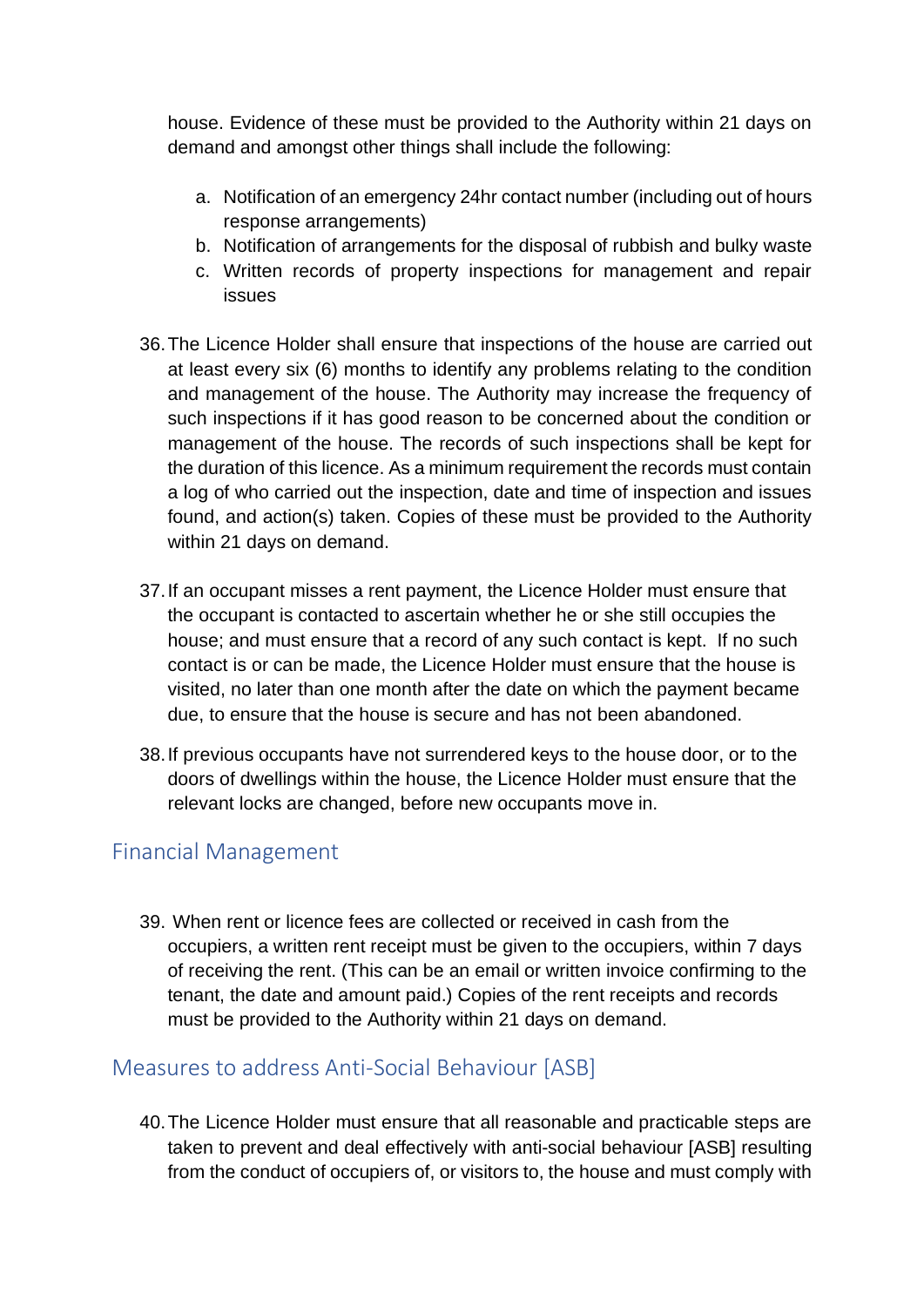the requirements of paragraphs (a) to (g) below (If the Licence Holder has an agent it is still the Licence Holder's responsibility to ensure their agent acts on their behalf in compliance of the conditions):

- a. If the Licence Holder receives a complaint from any person or organisation (including the Authority) regarding antisocial behaviour involving the occupiers of or visitors to the house, the Licence Holder must ensure that the occupiers are contacted within 7 days of receiving the complaint. The Licence Holder must ensure that the occupiers are informed in writing of the allegations of the ASB and of the consequences of its continuation.
- b. If the Licence Holder is informed by the Authority, Police or other organisation that any occupiers have entered into a Community Resolution; or have been issued with an Acceptable Behaviour Contract; or a civil injunction has been obtained against the occupiers; or if the occupiers have been prosecuted in relation to ASB, the Licence Holder must either visit the house within 7 days of being notified or ensure that it is visited by the person managing the house.
- c. During the visit referenced in b) above, the Licence Holder must ensure that the occupiers are provided with a warning letter advising them (amongst other things) that their behaviour is not acceptable, that they are responsible for the conduct of their visitors, the impact on the victims and local community, and of the consequences of its continuation.
- d. Any letters, emails, legal notices or other documents relating to ASB, which are sent or received by the Licence Holder, or the agent on behalf of the Licence Holder, must be copied and kept for 5 years by the Licence Holder.
- e. Where the Licence Holder has reasonable grounds to suspect that the ASB involves criminal activity the Licence Holder must ensure that the appropriate authorities are informed.
- f. The Licence Holder shall co-operate with the Police and Authority in resolving ASB in any licensed property under their control. Such cooperation includes attending or being represented at any case conferences or multiagency meetings and providing information to the Police or the Authority when requested.
- g. Any correspondence, letters and records referred to in conditions 40 (a) to (f) must be provided by the Licence Holder to the Authority within 21 days on demand.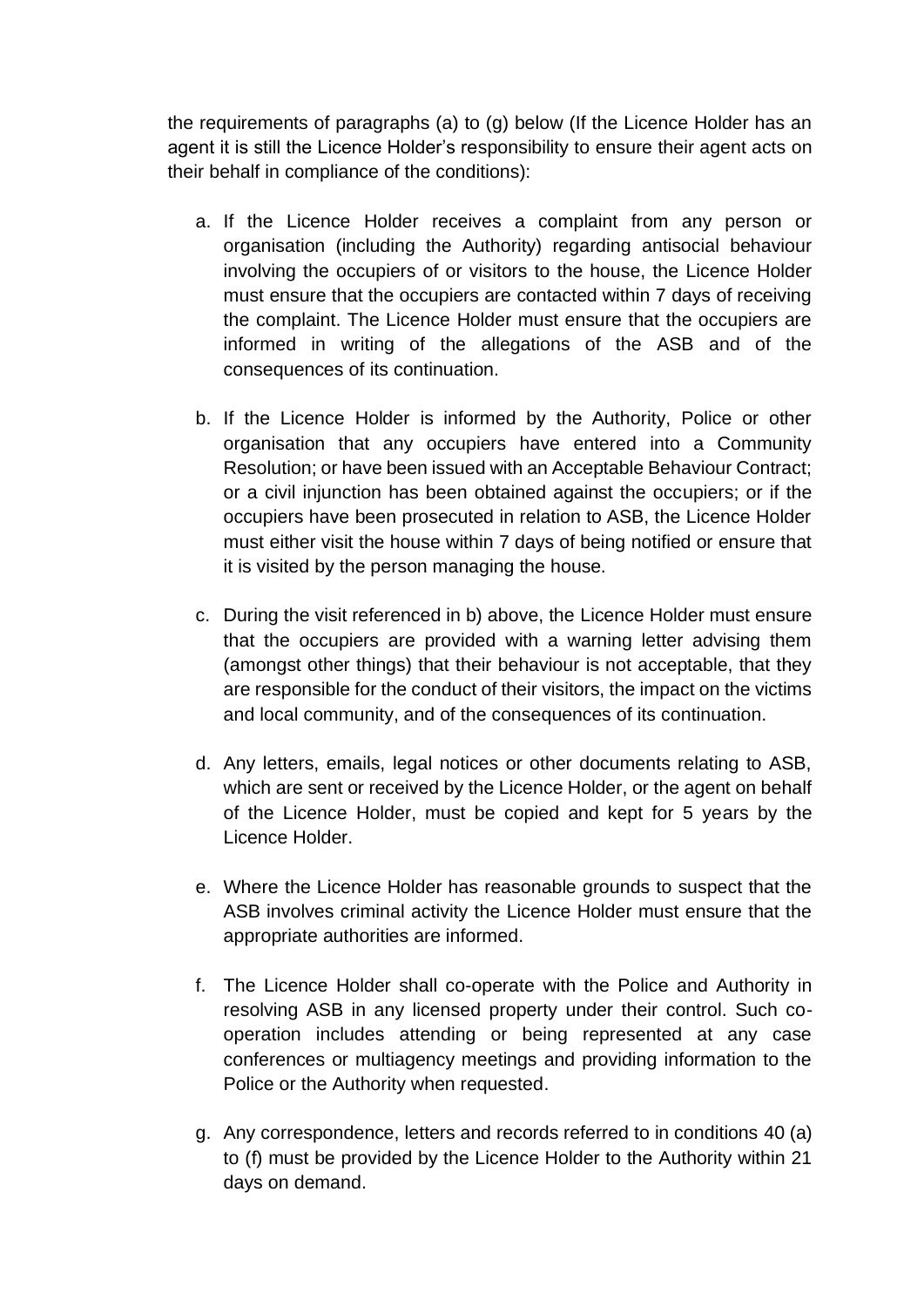# General Conditions

- 41.The Licence Holder must take all reasonable steps to arrange for access, to be granted to Authority officers when requested, at any reasonable time. They must not impede Authority officers in carrying out their statutory duties including inspecting, surveying and investigating the house to ensure compliance with licence conditions and any other relevant legislation.
- 42.The Licence Holder shall provide the Authority, within 21 days of receiving a written notice, with such of the following particulars as may be specified in the notice with respect to the occupancy of the house:
	- a. The names and number of individuals in each household.
- 43.The Licence Holder shall ensure that if any alteration or construction works are in progress, works are carried out at the house are carried out in such a manner as to ensure the safety of all persons occupying or visiting the house in compliance with Health and Safety legislation.
- 44.The Licence Holder shall ensure that on completion of any works, the house is left in a clean and tidy condition and free from builders' debris.

### Limitations of Licence

LICENCE TRANSFER - This licence **cannot** be transferred to another person or organisation or property.

COMPANIES AND PARTNERSHIPS - If the Licence Holder is a company or partnership and it is dissolved while the licence is in force, the licence ceases to be in force on the date of dissolution.

PENALTY FOR BREACH OF LICENCE CONDITIONS- Failure to comply with any of the above licence conditions may result in enforcement action and/or prosecution.

On conviction, a Court may impose an UNLIMITED fine for each breach of these licence conditions. Alternatively, the Authority may impose a financial penalty of up to £30,000 for each licence condition breach.

Other Statutory and Legal Requirements

PLANNING PERMISSION - This licence does **NOT** grant any planning approvals, consents or permissions under the Town and Country Planning Act 1990 or any related planning legislation, retrospectively or otherwise. If the property is being used as a House in Multiple Occupation (HMO) this may